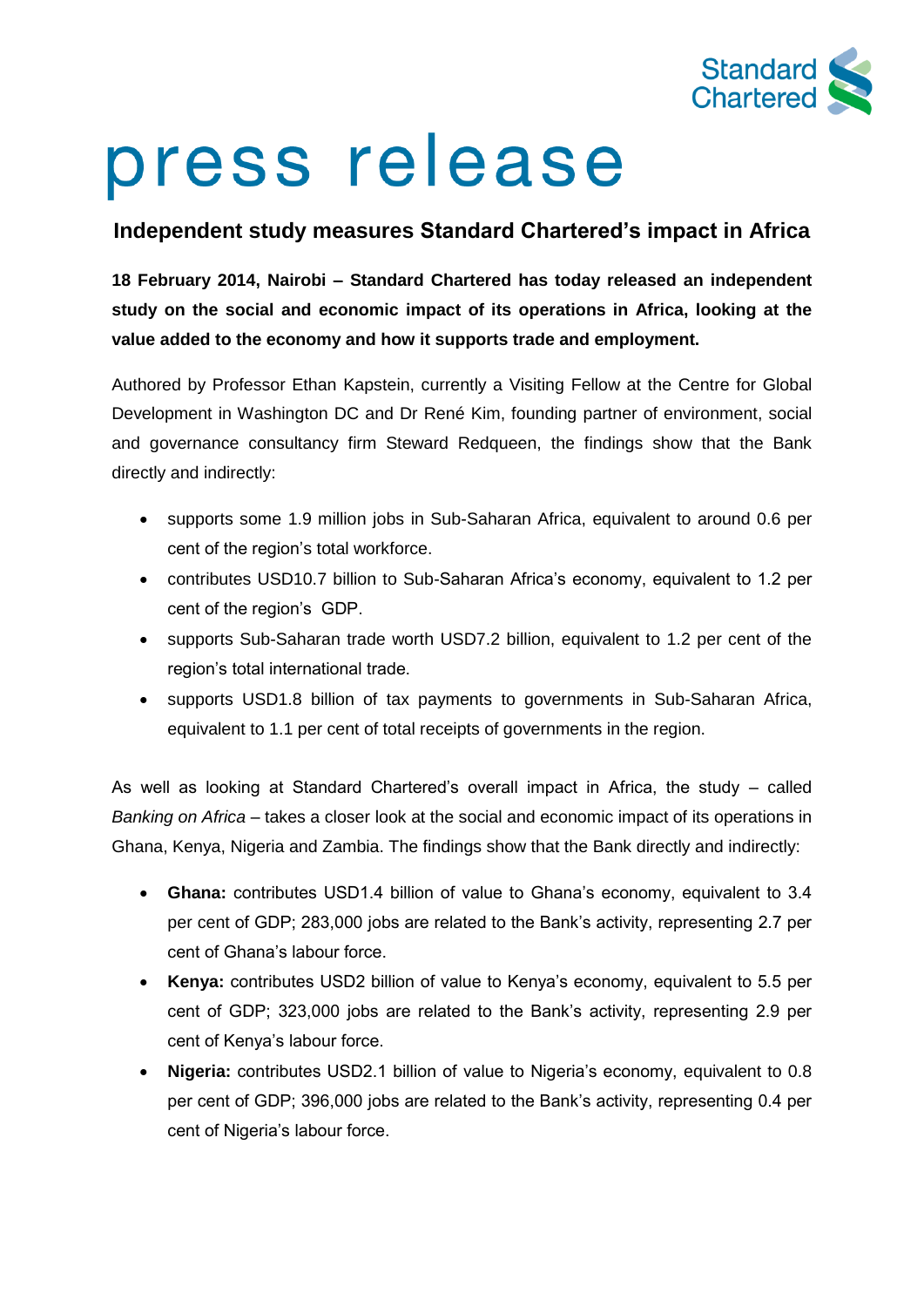**Zambia:** contributes USD953 million of value to Zambia's economy, equivalent to 4.6 per cent of GDP; 147,000 jobs are related to the Bank's activity, representing 2.7 per cent of Zambia's labour force.

### Read the full *Banking on Africa* report [here.](http://www.sc.com/impactAfrica)

In addition, the findings show that Standard Chartered's impact in Africa stretches beyond supporting jobs, trade and growth. By introducing new technology, the Bank increases the access that people have to financial services. For example, Standard Chartered introduced the first ATMs in Uganda and Kenya, and launched the first ever digital branches in Ghana and Kenya.

The report also provides recommendations on how Standard Chartered can, over time, make an even greater contribution to economic growth in Africa. The suggestions encourage the Group to continue its work toward supporting development and include:

- further increasing engagement with SMEs by providing greater access to supply chain financing.
- building on existing collaborations with the international community's bilateral and multinational development agencies to improve local infrastructure. For example, building on the extensive work that the Bank is already doing to finance power in Africa.
- continue working closely with governments and regulators to ensure a business environment that supports and encourages investment, innovation and entrepreneurship.

**Peter Sands, Group Chief Executive at Standard Chartered, said** "As this report shows, banks can play a vital role in supporting sustainable economic development in the communities where they operate. I am proud that Standard Chartered has contributed to Africa's development over many years and we will continue to focus on supporting businesses' growth - which creates jobs - improving people's lives and encouraging trade and the creation of wealth. The opportunities across the continent are extraordinarily exciting and we are committed to playing our part in realising Africa's potential."

**Professor Ethan Kapstein, lead author of the report, said** "Recent years have seen an increase in foreign and domestic investment in many African countries along with rising levels of trade, particularly intra-African trade. Standard Chartered has played a significant role in facilitating these investments and trade flows, because of its longstanding presence and unique knowledge of African markets. Our report quantifies the impact of Standard Chartered on employment, incomes, corporate profits, and tax revenues and highlights the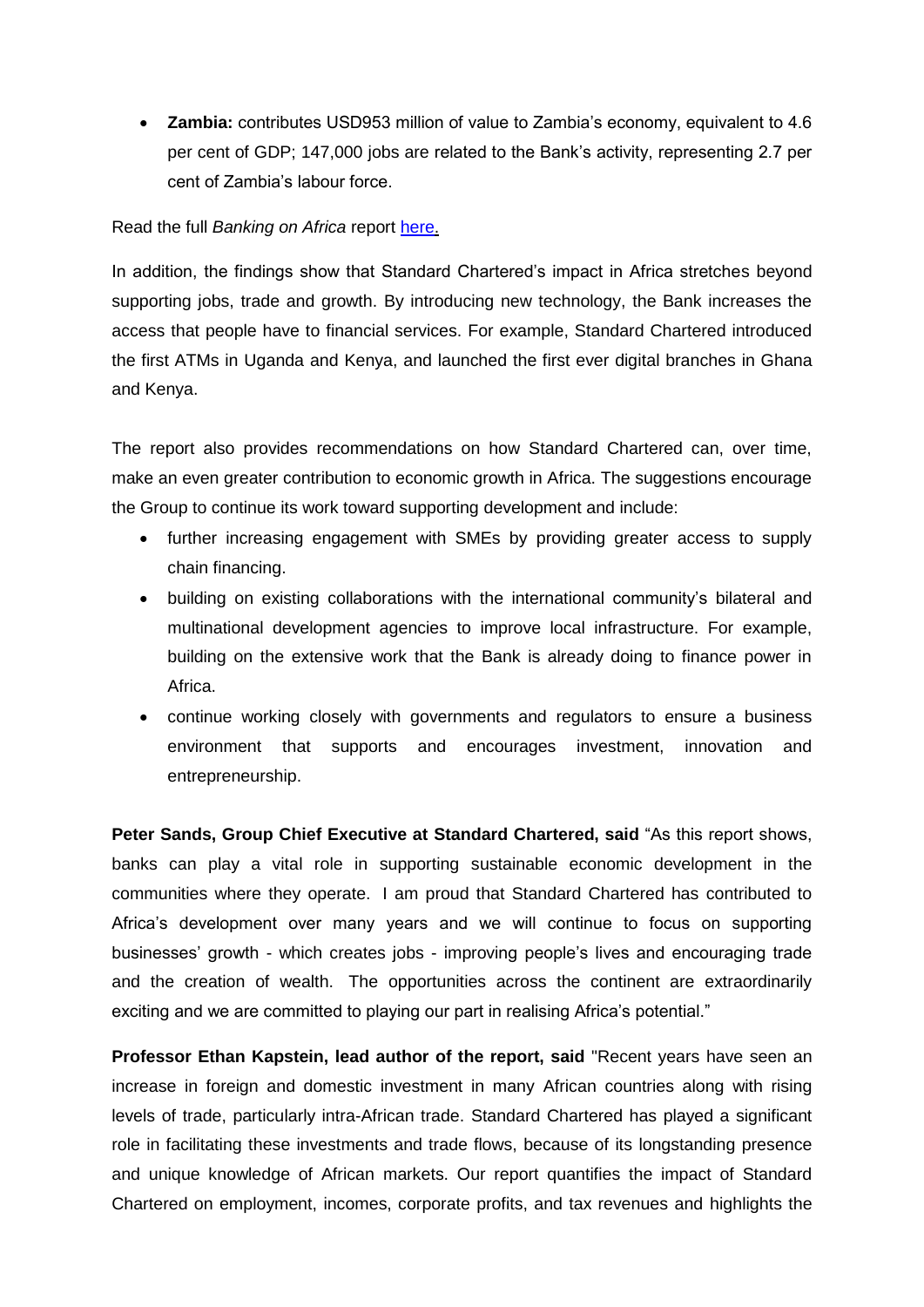crucial importance of having a dynamic financial sector to support Africa's sustainable development."

Today's study is Standard Chartered's fourth and most comprehensive impact study to date, following country-specific reports on [Ghana,](https://www.sc.com/en/resources/global-en/pdf/sustainabilty/Ghana-our_social_and_economic_impact.pdf) [Indonesia](http://www.standardchartered.com/sustainability/news/20101014/en/EIS_Indonesia.PDF) and [Bangladesh](https://www.sc.com/en/resources/global-en/pdf/Research/Bangladesh_social_and_economic_impact_study.pdf) in previous years.

The study measures Standard Chartered's impact in 2012.

**- Ends -**

#### **For further information please contact:**

Emily Kaiga Tel: +254 0(20) 329 1042 Email: [Emily.Kaiga@sc.com](mailto:Emily.Kaiga@sc.com)

#### **Notes to editors**

*Sub-Saharan Africa region figures and percentages refer to Sub Saharan Africa excluding South Africa & Mauritius.*

#### **About** *Banking on Africa's* **methodology**

The study uses a combination of qualitative and quantitative analysis to measure the direct and indirect impact of Standard Chartered's operations in Angola, Botswana, Cameroon, Cote d'Ivoire, Ghana, Kenya, Nigeria, Sierra Leone, Tanzania, The Gambia, Uganda, Zambia, and Zimbabwe.

#### **About the authors**

**Professor Ethan Kapstein** is currently a Visiting Fellow at the Centre for Global Development in Washington DC. Previously he was the Chair of Political Economics at INSEAD and held positions at Georgetown University, Harvard University, the University of Minnesota, and the Organisation for Economic Cooperation and Development (OECD). A former international banker and naval officer, Professor Kapstein serves as an economic and strategy consultant to government agencies and many of the world's leading multinational corporations.

*Dr René Kim* is founding partner of **[Steward Redqueen](http://www.stewardredqueen.com/)** – strategy consultants in environmental, social and governance management, sustainable finance and socioeconomic impact assessment. He has worked with many multinational companies and private equity funds in both developed and emerging markets. Previously, he worked for the Boston Consulting Group in Amsterdam and as an academic at the Massachusetts Institute of Technology. He holds a cum laude PhD in Hydrology and Meteorology and is the author of many academic articles.

#### **Standard Chartered in Africa**